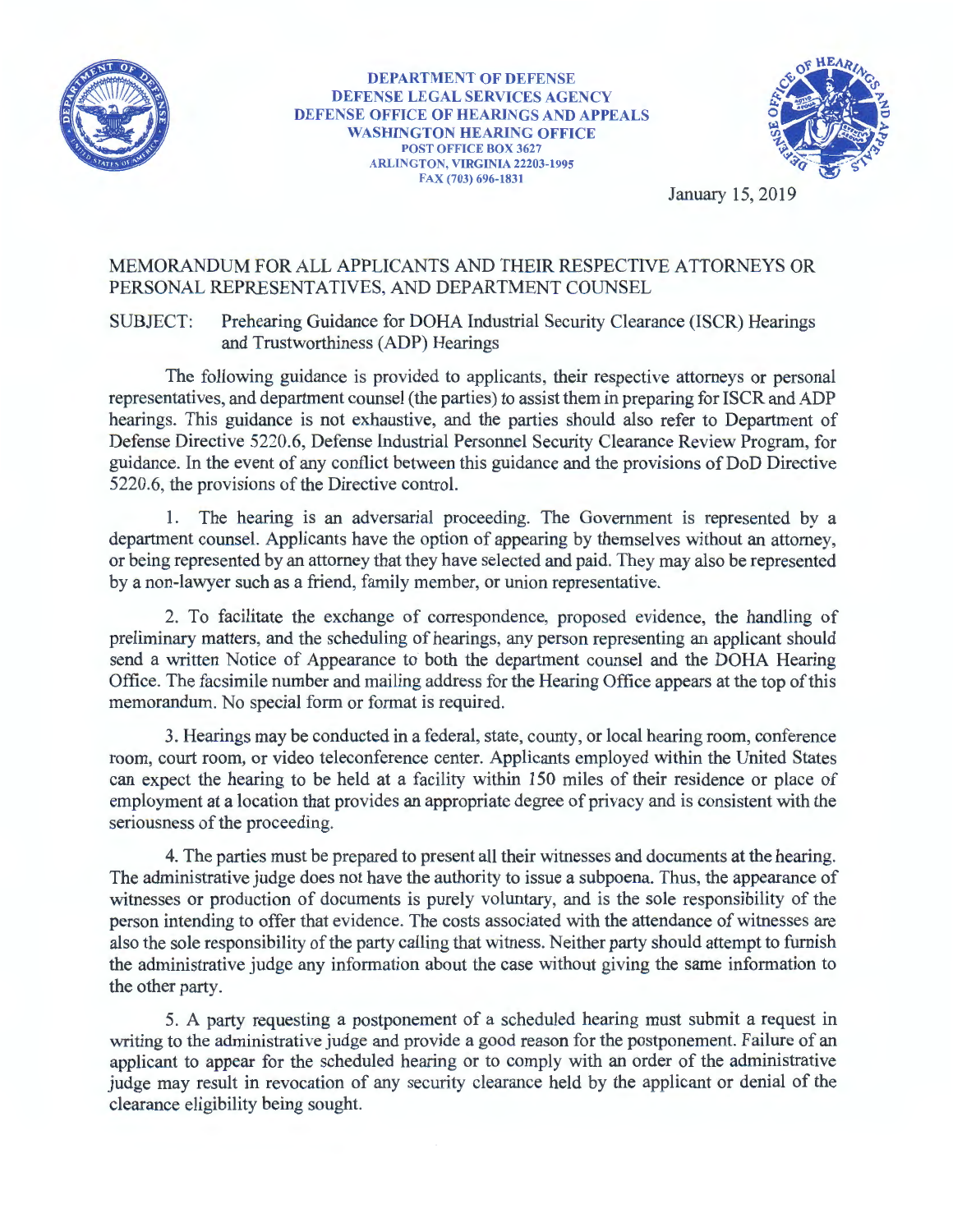6. The hearing is conducted as follows. Department counsel may make an opening statement. Then, the applicant may make an opening statement, waive opening statement, or wait until the department counsel has presented his or her case before making or waiving an opening statement. An opening statement is not evidence. It is a brief description of the expected testimony of any witnesses and a description of documents intended to be presented. Its purpose is to help the administrative judge understand why certain evidence is being presented. The Government presents its evidence first, followed by the applicant. Each party will have the opportunity to rebut the other party's evidence. The parties have a wide degree of discretion in deciding in what order to present their evidence.

7. As a general rule, photocopies of documents may be offered in lieu of the original, provided that the copies are legible. In the case of public records or business records, it is not required that the copies be certified copies. Applicants must make sufficient photocopies of each proposed exhibit so that separate complete copies can be offered to the administrative judge and the opposing party. Photocopying must be completed before the scheduled hearing date, because there may not be any photocopying facilities available at the hearing location.

8. Witnesses will be sequestered (kept out of the hearing room) during the hearing until they testify, with the exception of the applicant and any expert witnesses. The purpose of this rule is to ensure that witnesses testify based on their own knowledge and not based on what they have heard in the hearing room.

9. The administrative judge does not swear in applicants or other witnesses who testify. Instead the administrative judge will inform all witnesses about Section 1001 of Title 18 of the United States Code, which makes it a criminal offense, punishable by a substantial fine and period of imprisonment, to knowingly and willfully make a false or misleading statement or representation to any department or agency of the United States.

*<sup>1</sup>*10. All witnesses are subject to questioning by the other party. The administrative judge may also question any witness.

11. Each party has the right to object to any evidence being offered by the other party. Objections must be made promptly. Failure to promptly object may result in the objection being waived. An objecting party should address the objection to the administrative judge, stating the basis for the objection. An applicant who is not an attorney need only state the objection as clearly as he or she can, in plain English. "Legalese" is not necessary. The non-objecting party will be given an opportunity to respond to the objection, ifhe or she wishes.

12. After both parties have presented their evidence, they will have an opportunity to make closing statements. A closing statement is not evidence. It is a review and summary of the evidence and appropriate adjudicative guidelines and an opportunity for the parties to explain to the administrative judge why he or she should grant or deny the application for a security clearance. The department counsel speaks first, followed by the applicant. After the applicant argues, the department counsel has an opportunity for a rebuttal argument.

13. A court reporter will make an official transcript of the hearing. The court reporter will send the original transcript to the administrative judge, and a copy of the transcript, free of charge, to the applicant or applicant's attorney, as appropriate.